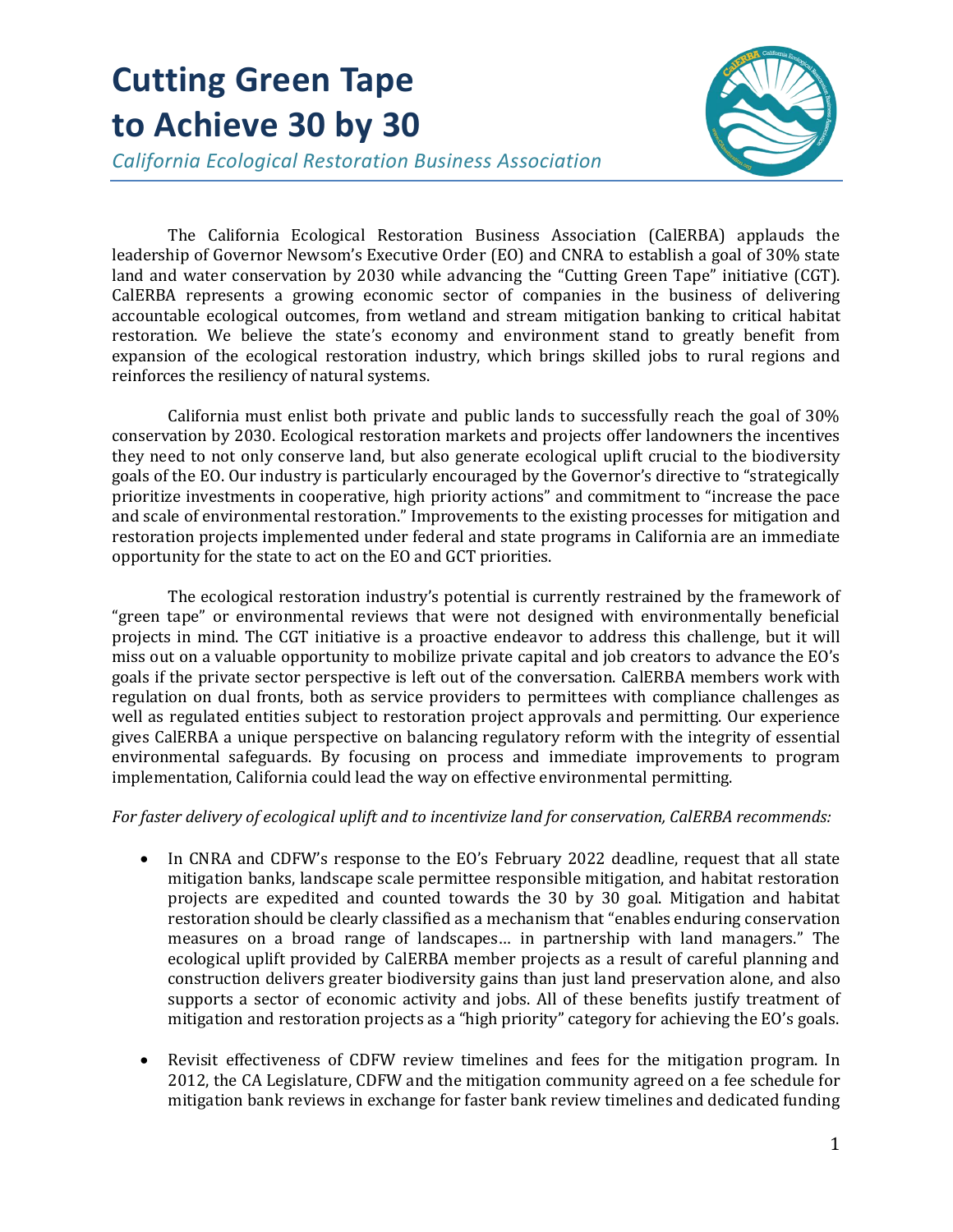## **Cutting Green Tape to Achieve 30 by 30**



*California Ecological Restoration Business Association*

towards implementation and compliance oversight. However, at eight years later, mitigation review delays persist beyond the agreed upon 30, 60 or 90-day review timelines and implementation of mitigation requirements varies notably across state regions. Fees collected should fund designated project manager and counsel experts who can work closely with California IRTs and devote their time to processing mitigation requests. CDFW regional work plans should be updated to reflect these staff members' dedication to the mitigation program and evaluations based on achieving program targets (i.e. 80% of BEIs reviewed in 180 days or less). The Governor's office and CDFW leadership should assess progress to date under the current fee arrangement and enact training, hiring, project management and work plan changes to advance timeline compliance and overall program efficiencies. If an assessment reveals a programmatic issue with the 2012 fee agreement, discussions with the CA legislature may facilitate authorization of alternative approaches.

- Develop a publicly available dashboard that tracks statewide progress on ecological restoration permitting and priority projects. This dashboard would provide an accountable, transparent record on permitting times across project types and track application of fees collected for agency services towards staff training, permit review, and program oversight. CA may look to build on and improve the federal permitting dashboard framework. The dashboard should also monitor progress on restoration and mitigation projects that qualify towards the state's 30 by 30 goal. CDFW might consider coordination with the Army Corps' RIBITS platform to provide a special designation for pending mitigation projects designated as a high priority for meeting EO goals.
- Through the dashboard or other public notice mechanism, send clear market signals on mitigation and restoration needs for federal and state agency objectives and state infrastructure plans. Facilitate a forum for public, NGO, and private sponsors of restoration to convene and coordinate on restoration responses and the goals of state programs, such as the RCIS. To the extent possible, CA should also consider the requirements and standards for mitigation projects established by federal partners to maximize efficiencies and coordination across programs. When the fundamental requirements of mitigation align at the state and federal levels, restoration providers are incentivized to pursue more multibenefit projects with diverse ecosystem services since there are multiple regulatory programs driving demand and consistency across programs.
- State agencies should look for opportunities to address delays due to poor planning on construction general permits. Any comprehensive planning approach should foster integration of construction general permits with local agency regulations at touchpoints earlier in the project permitting process.

### *CalERBA acknowledges the productive progress to date under the CGT Initiative, and supports:*

• Prioritization of permit approvals for environmentally beneficial restoration projects, while maintaining commitment to California's environmental laws.